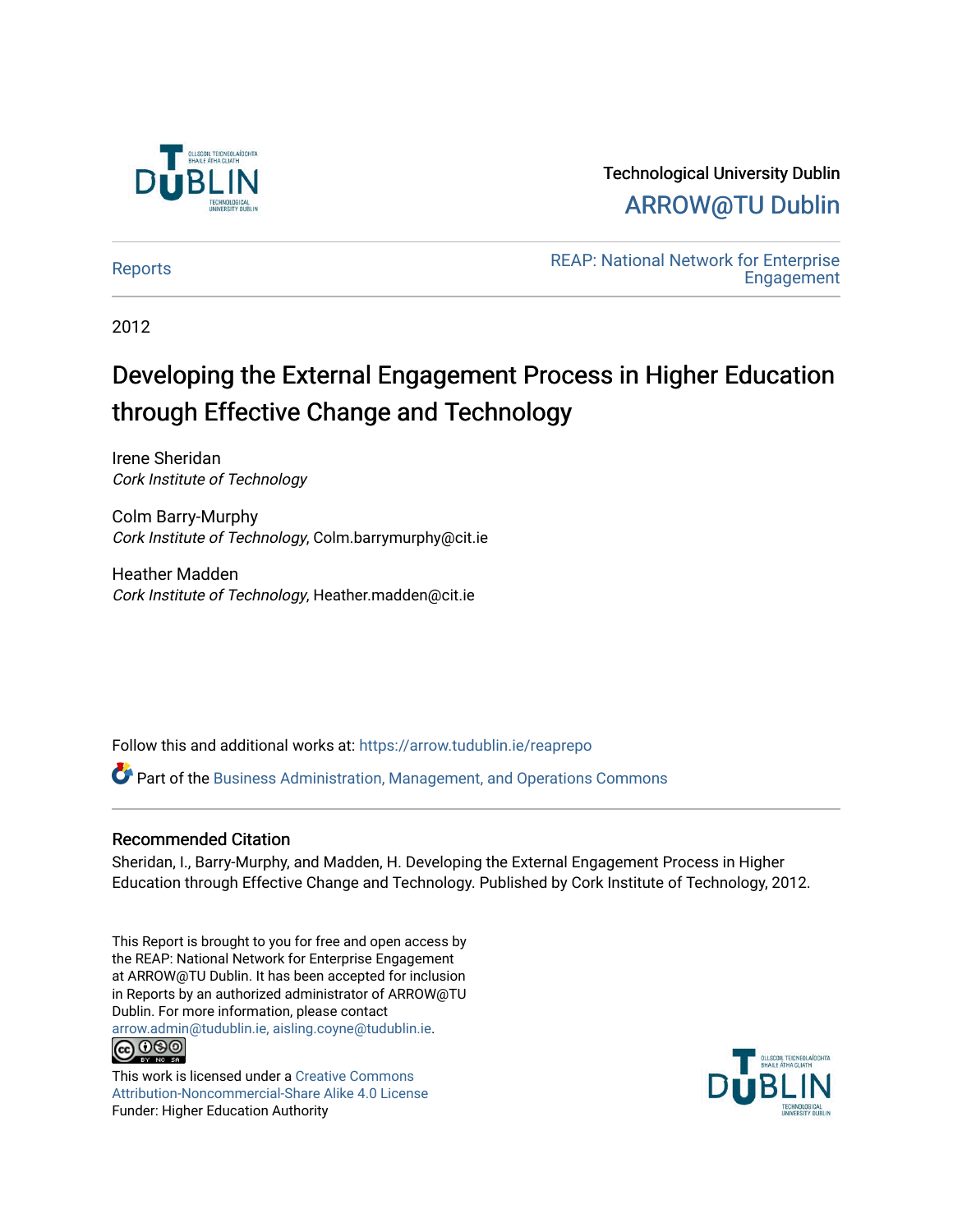

# Developing the External Engagement Process in Higher Education through Effective Change and Technology

#### Irene Sheridan

- Cork Institute of Technology
- CIT Extended Campus
- Cork, Ireland
- Irene.sheridan@cit.ie

#### Colm Barry-Murphy

- Cork Institute of Technology
- CIT Extended Campus
- Cork, Ireland
- Colm.barrymurphy@cit.ie

#### Heather Madden

- Cork Institute of Technology IT Services
- 
- Cork, Ireland
- Heather.madden@cit.ie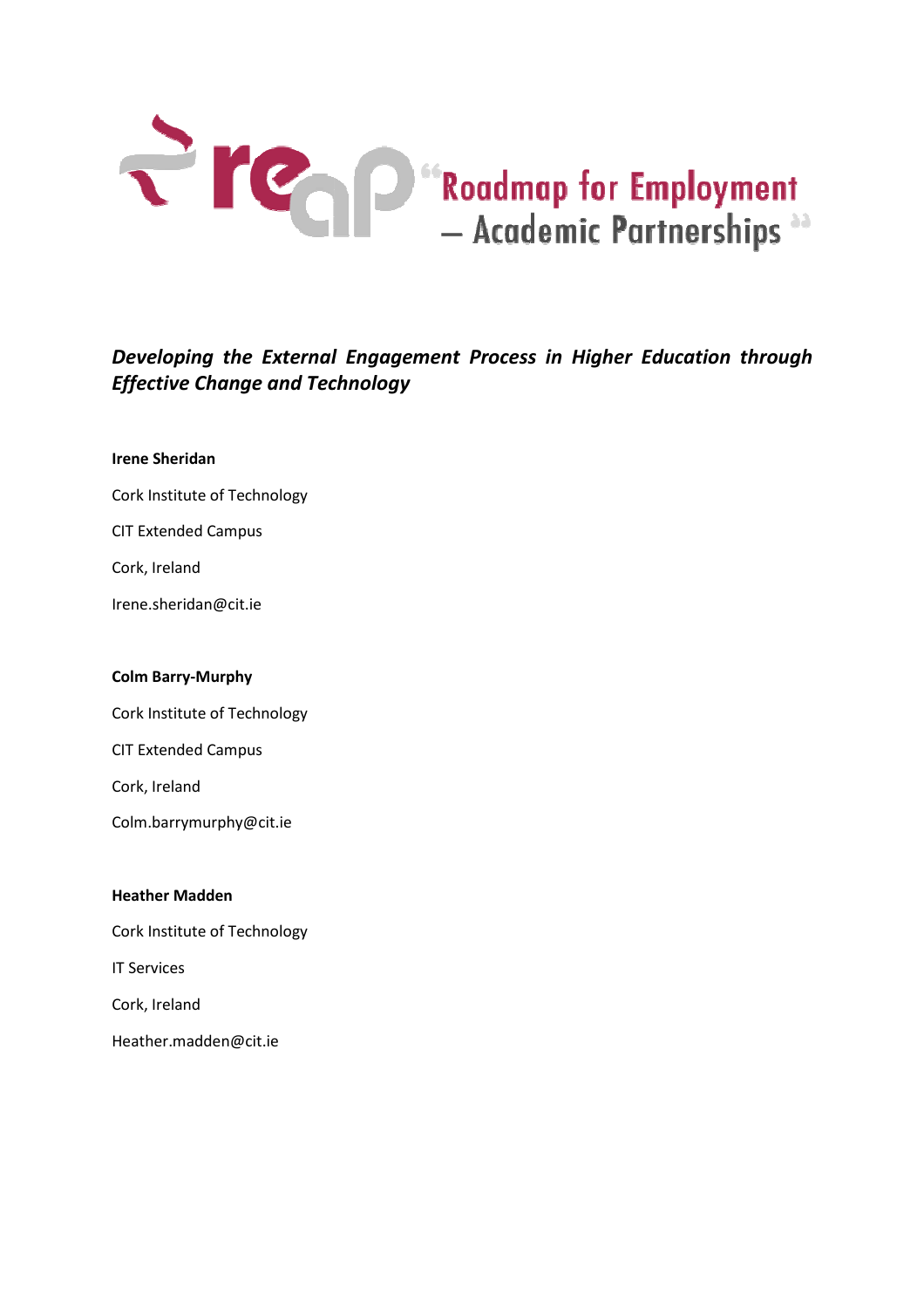Abstract: Engagement with external organisations and enterprises is increasingly part of the higher education mission and the contribution of universities to local and regional economic and social development remains an important, but difficult to evidence, metric for Higher Education Institutions (HEI). This paper explores the implementation of a Customer Relationship Management (CRM) system to support external engagement and to build business intelligence in one higher education institution in Ireland.

Building on the findings of the Roadmap for Employment-Academic Partnership (REAP) project, through a structured process towards a professional case management approach to interactions this project focuses on the introduction of a CRM system in Cork Institute of Technology as a supporting and reporting mechanism which allows the collation of information on current and previous interactions with external organisations. When in place, the system will provide the HEI with a full overview of the current interactions at any point in time with an external organisation as well as providing valuable information to the strategic planning process. The work reported on in this paper and the work of the REAP project generally, was supported by the Higher Education Authority (HEA) under the Strategic Innovation Fund (SIF).

Keywords: Change Management, Customer Relationship Management (CRM), External Engagement, Higher Education.

## INTRODUCTION

#### Bezboruah states:

Change is a permanent feature and an on-going process in organisations and institutions. Change can be proactive or reactive, incremental or discontinuous and through choice or due to an impending organisational crisis (Bezboruah, 2008:130).

Burnes (2004) believes that modern organisations are complex systems and in order for them to survive in modern society they must respond continuously to changes in their environments through a process of spontaneous self-organising changes. This view is in line with the commonly expressed adage 'the only constant is change'. One of the most influential contributors to the early development of change management models is Kurt Lewin (1890 – 1947). Similar to all other organisations, educational institutions face pressures for change. Although Baer et al. (2008) and Bezzina (2006) suggest that educational institutions are often accused of resisting changes and being slow to adapt in a rapidly changing environment. Hughes (2007) considers the paradox presented by the fact that academics, who are at the forefront of knowledge generation and might be expected to embrace change, tend to react negatively or with mistrust.

The recent economic recession experienced in Ireland and indeed throughout Europe has acted as a significant driver for change in relation to higher education engagement with enterprise and contributions to regional development. Nelles and Vorley (2010) propose a pragmatic approach to consolidating the often disparate parts of the university contributing to entrepreneurship and commercial engagement. They highlight the need to recognize the separate capacities and capabilities and view them as central to the third mission development. Considering the motivation for institute-wide approaches to engagement and the findings from a Higher Education Authority (HEA) funded inter-institutional project, this paper traces the piloting of a CRM system to support engagement in one higher education institute in Ireland. CRM is a model for storing an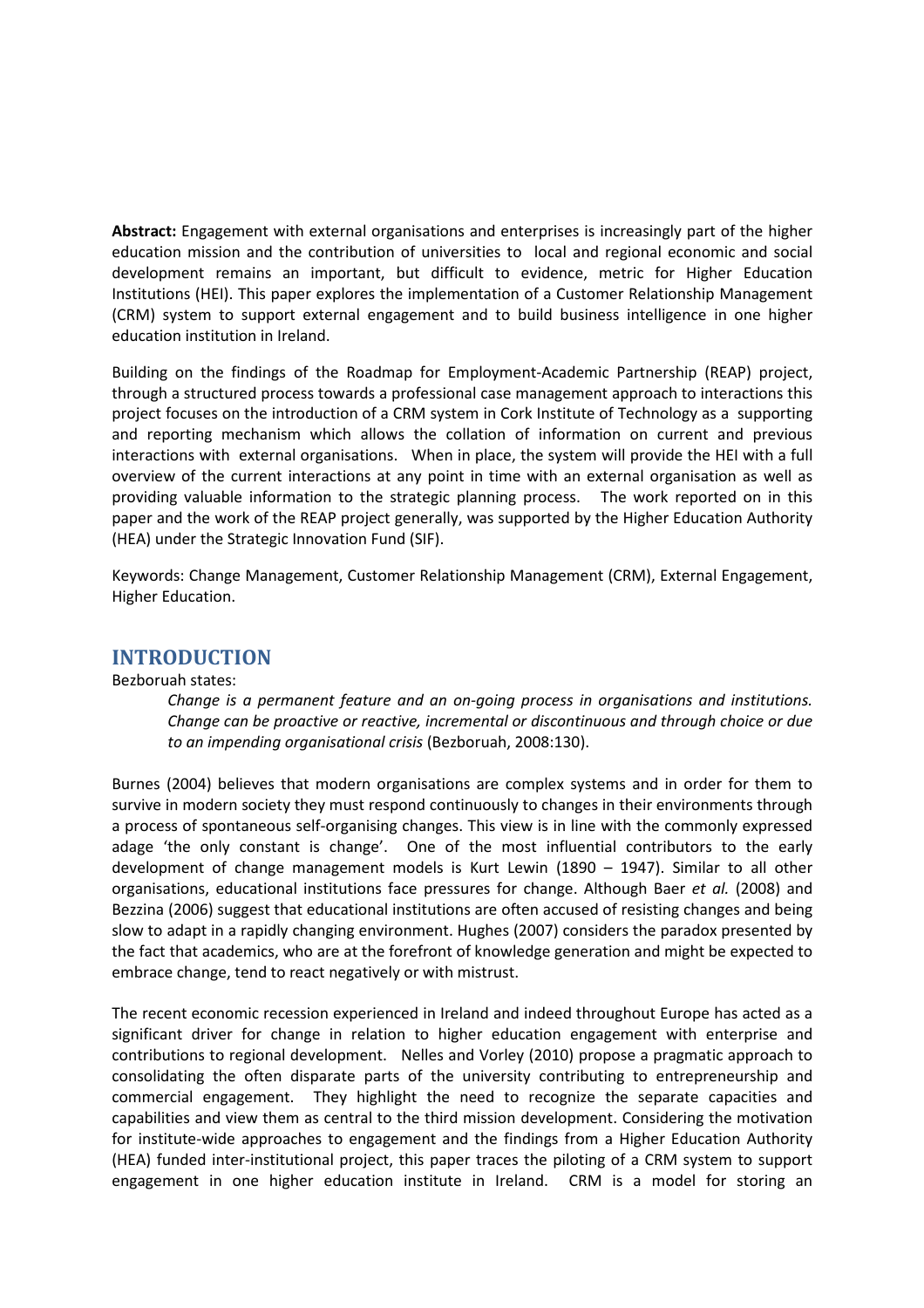organisation's interactions with both internal and external entities in a single database. In the higher education environment this would provide the basis to understand the range and depth of engagement interactions with external organisations as well as supporting the deployment of strategies, processes, and technologies to strengthen relationships with customers throughout their life cycle (Nair et al. 2006).

# Institution-wide approaches to Engagement

In Ireland, the National Strategy for Higher Education ( Department of Education and Skills, 2010) places significant emphasis on engagement with the wider society, along with teaching and research as a means by which higher education can contribute to addressing societal and economic challenges. While recognising that higher education institutions have been involved in a wide range of engagement activities the national strategy document suggests that these activities have not always been coherent and coordinated or embedded in the core of higher education missions generally. Internationally, an OECD report "Higher education and regions: Globally Competitive, Locally Engaged", (OECD 2007) explores the complex landscape within which higher education institutions play a role in their regions.

Goddard (2009) proposes a broad institutional approach:

Engagement has to be an institution wide commitment, not confined to individual academics or projects. It has to embrace teaching as well as research, students as well as academics, and the full range of support services. All universities need to develop strategies to guide their engagement with wider society, to manage themselves accordingly and to work with external partners to gauge their success. (Goddard 2009: 4)

Vorley and Nelles (2008) describe the third mission as a 'thread that has the capacity to weave together teaching and research, while assuming a more economic and societal focus'. Viewed in this way engagement is not separate from education and research, but rather a new lens through which to view teaching and learning and research activities.

Burns (2005) regards the process of embedding the engagement mission as an opportunity for organisational learning. Vorley and Nelles (2008) stress that engagement between industry and academics in collaborative research and commercial experience can make a significant contribution to teaching and curriculum development and that the students themselves can become the bridge for the engagement through industry sponsored projects and cooperative placements.

# ENGAGEMENT IN PRACTICE

Through the Department of Education and Skills' Strategic Innovation Fund (SIF) a number of initiatives aimed at advancing engagement through collaborative work within the higher education system were funded. The Roadmap for Employment Academic Partnerships (REAP) (2008-2013) project funded through the SIF was a collaborative project initiated to consider and to advance a broader range of potential engagement with external enterprises. The project, which was led by Cork Institute of Technology (CIT), involved eight higher education institutions as partners. The REAP project team have developed an approach to underpin engagement activity involving the establishment of clear points of contact, matrices of expertise and an institution-wide professional approach to the flows of knowledge and interaction between higher education institutions and enterprises or communities. The developing national and international landscape within which engagement is clearly valued will expedite the changes in culture and mindset needed. The need for institutional transformation was clearly recognised in the National Strategy for Higher Education: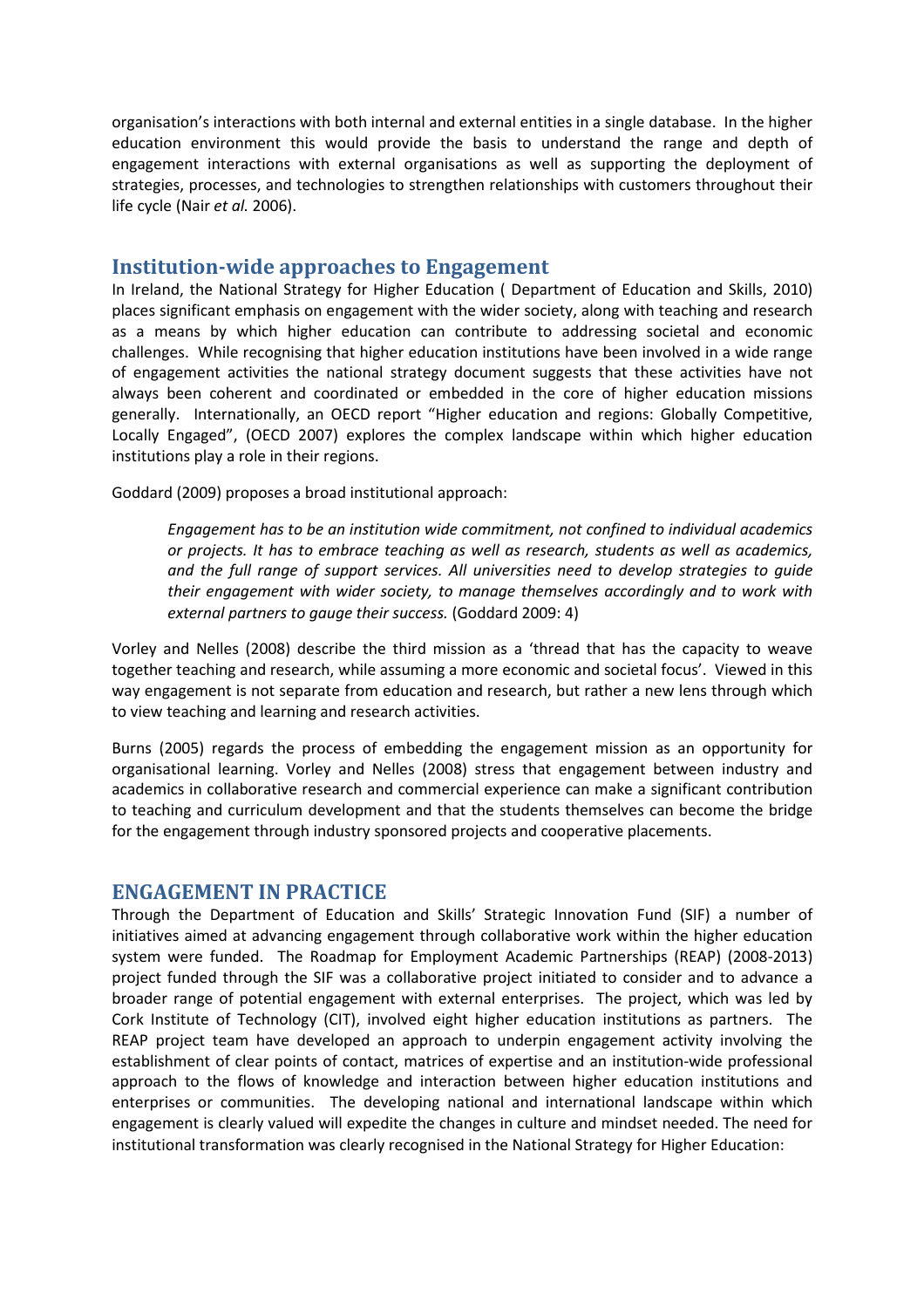Institutions need to be internally adaptive in order to be externally responsive, and strong engagement with the wider community will require …Change in the culture and internal business processes of institutions…

(Department of Education and Skills, 2010: 78)

Through exploration of existing relationships between Irish higher education institutions and external entities it is evident that the HEI tends to operate not as a single homogenous entity but as a series of separate and distinct units. The experience from the perspective of an external partner then, is not one of a single, seamless relationship but of many disparate and different relationships with different parts of the institution. A recent national survey of employers' views of Irish Higher Education outcomes identified the need for greater engagement and openness, with a particular emphasis on the need for a joined-up proactive approach by HEIs (McGann and Anderson 2012). Academic and research units can operate as separate and sometimes competing entities from the perspective of the external partner. One exploration of engagement interactions found that a HEI might be involved with an organisation for undergraduate internships or workplacements, customised learning and continuing professional developments, funded research projects, guest lectureships, graduate recruitment, sponsorship and endowments simultaneously through a number of different academic departments and research units. Initial investigation found that there was no single view of this relationship extant within the HEI. Without a clear institutional view of the depth and breadth of engagement interactions, it is difficult to achieve any organisation learning or to develop potential strategies that might benefit from a more integrated response.

# CRM in Higher Education

In seeking therefore, a transversal mechanism to support a coordinated institutional response, Cork Institute of Technology sought a customer relationship management (CRM) solution to support and stimulate the full range of engagement interactions (Goddard and Puukka 2008). Although a large portion of a system such as this is technological, viewing CRM as a technology-only solution is likely to fail (Chen and Popovich 2003). While information technology assists with the re-design of a business process by facilitating changes to work practices and establishing innovative methods to link a company with customers, suppliers and internal stakeholders (Hammer and Champy, 2009), some of the most significant effort in a project such as this is around the persuasive and human elements. CRM in the public sector tends to be less well-developed than in the private sector and this may present an opportunity for organisational learning and a wealth of practice base from which good practice may be developed. Insofar as CRM systems are used in higher education they tend to be used as a mechanism to engage with potential, current or past students in what is often termed Student Lifecycle Relationship Management. CIT's use of the CRM system for engagement with the business and enterprise community was novel within the Irish higher education sector and is supported by the Higher Education Authority (HEA).

CIT's CRM project allows users to gain an insight into engagement with community and enterprise and to share this knowledge across departments and business units. The implementation of a technological solution was one of many steps in this endeavour, more importantly, it was about bringing people and processes from different areas of the institute together in a structured way and utilising the CRM system to enable this. The intention is that, at any one time, the very broad range of interactions with an external partner can be viewed and explored in depth as required.

A developing a single Institute-wide shared database every piece of interaction counts towards the overall company/enterprise experience with the Institute. Such a comprehensive system has the advantage of providing the institute's management with an informed overview of the complex relationship between the institute and external organisations. As well as providing an opportunity to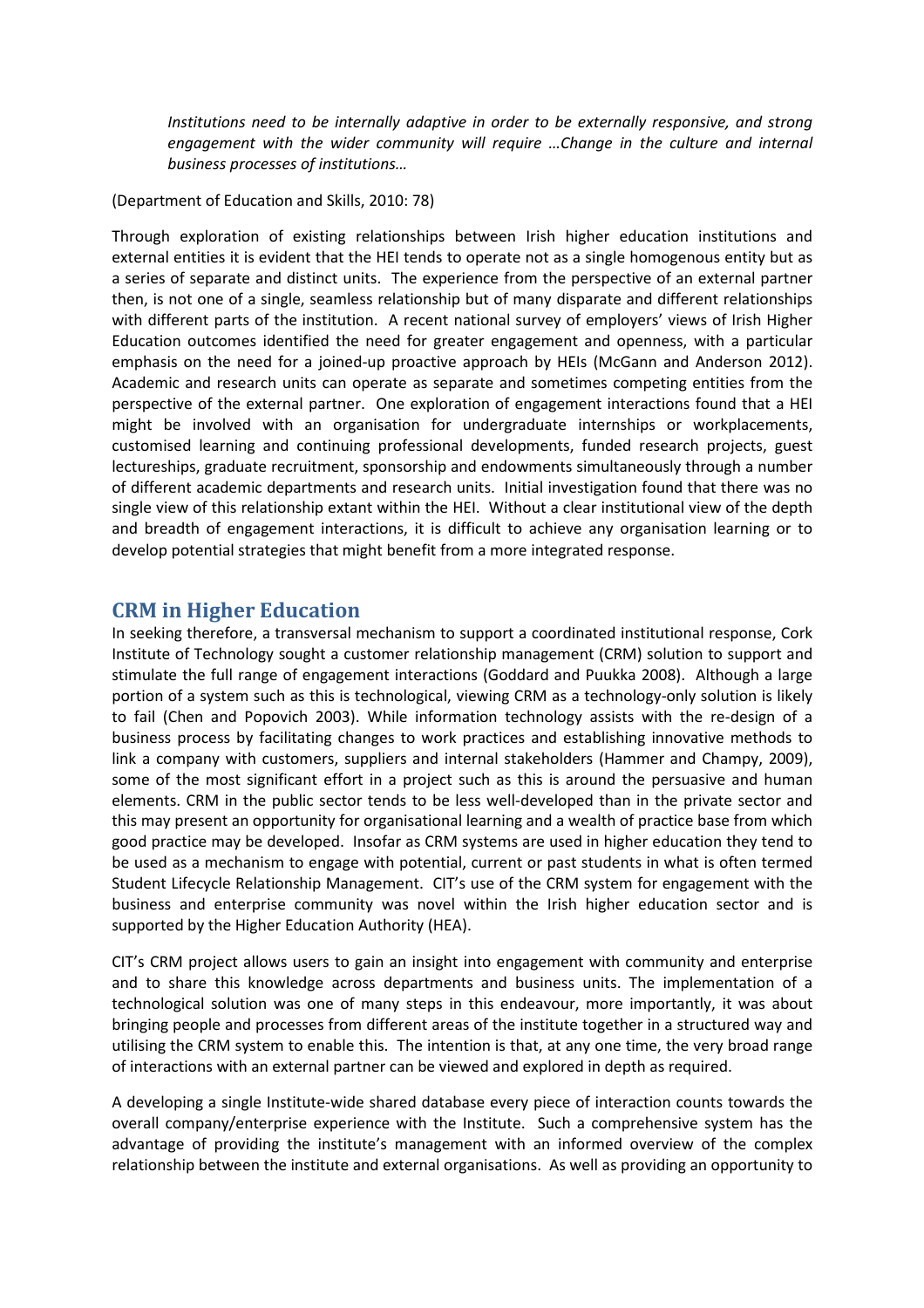understand analyse and nurture existing relationships it provides an informed strategic framework for the targeted development of new relationships.

# Implementing the Change

CRM is new to higher education and contradicts the silo approach to engagement that can hamper proactive collaboration and interaction with the external world. Knowledge sharing is difficult and culture change is imperative in order for a CRM project such as this to succeed. Technological change is inevitable in all organisations, and, according to research by Hayes et al. (2008), has placed added pressures on organisations within the educational sphere. Likewise, Jamali (2005) believes that increasing technological complexity and the need to diffuse information and technology within organisations is proving to be beyond the capacity of existing rigid hierarchal management systems. The introduction of a significant change in the collation and use of information is sensitive and difficult. The approach taken is to allow the project to grow organically and build trust among the stakeholders. Innovative individuals are key champions for the project that will help the implementation process and have a positive impact on the project as a whole.

A key driver for a CRM for engagement is the external organisation seeking to interact with Higher Education. Clarifying the points of contact and ensuring that the breadth of engagement interaction potential is understood by the external partner are two important aspects of an informed approach to partnership. For any large organisation maintaining current overview of capability and capacity in a dynamic environment can present challenges. Ensuring that the system is structured to meet the needs of the external partner in a meaningful way acts as a very positive motivation. As Jenkins (2010) articulates the external customer's experience is that they are dealing with the 'university' irrespective of the particular academic or research unit(s) with which they are actually interacting.

Another motivating force comes through articulating clearly the benefits for the institution and staff. Developing an overview of the complex map of relationships between the higher education institution and industry partners has the potential to provide each of the interacting agents with an informed perspective, thus avoiding the potential embarrassment of encountering interactions between a partnering organisation and the institution of which they have no knowledge.

While benefits for the external enterprise, the institution, the students and the generation of social and economic value for the region are the main drivers behind the development of systems and structures to support engagement there are many barriers to the successful implementation of a CRM system.

Finnegan and Currie (2010) point to the organisational change and disruption implicit in such a project. They stress the organisational elements and the difficulty in aligning business process and disparity in the views held. Perry et  $al.(2011)$  stress the importance of building trust and of overcoming the difficulties and concerns around information sharing and the need to demonstrate the value to potential users. There is a clear need to support employees through training, recognition and rewards (Becker et al. 2010).

# Change Process

People and culture are two of the most important factors when considering any change initiative and a CRM system is no different. Although managing knowledge, and particularly knowledge about relationships, is fundamentally about people who hold those relationships, it can be difficult to share this knowledge within an organisation without the use of technology. CIT initiated a pilot project to implement a technology solution on a trial basis in order to structure and support the sharing of knowledge between colleagues in the institution about engagements with external enterprises and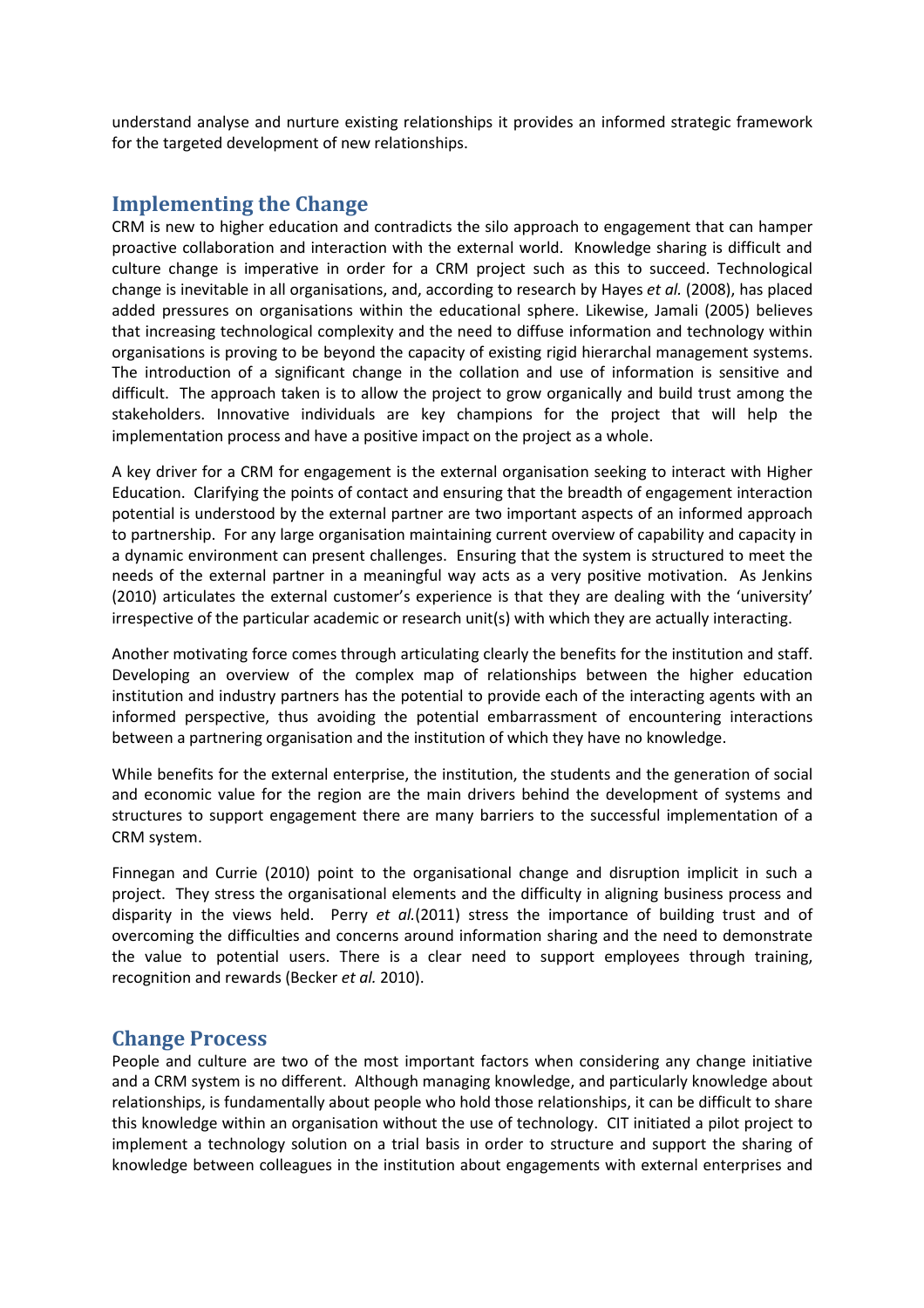organisations. At the time there were "small islands of knowledge sharing" but no "bridges between these islands" (Smith and McKeen 2009).

A number of questions were raised as part of the CRM feasibility study:

- People: Is there management buy-in? Is there grassroots support? Is there support from various departments and business units?
- Process: What does this organisation do? Does sharing occur at data, information or knowledge level? How is the sharing process facilitated?
- Technology: What technologies are currently available for sharing this type of information? What level of technological experience is present within the organisation? What new technologies might be most appropriate for this organisation?

Research would indicate that implementation of a change process such as the adoption of a systemwide CRM should not take place until the cultural and process issues are dealt with (Beer et al. 1993, Johnson and Scholes 1999). At CIT, the approach has been to deliver an out-of-the-box CRM system and sell the basic benefits to users and business units before customising for their group needs. In this way the system would itself aid the decision-making process and provide the background knowledge to further the initiative.

CIT implemented a low cost online hosted solution that can be moved on-premise if required and is scalable as the project grows. The project gained the support of a project sponsor and management in the form of the IT Steering Group and a member of the Institute Executive Board. A CRM Usage Policy was created for all users in order to support good practice in the use of the system. Initially the main driver behind the pilot was the CIT Extended Campus, however in rolling out the pilot across the institution 'champions' or change agents were identified in key areas to act as early adopters helping to shape the solution and to encourage a positive view. As the project was supported by the HEA it was important to ensure that an open approach to dissemination was maintained throughout.

# Requirements Gathering

A range of techniques were employed to capture the broad set of requirements that were necessary for CIT to use a CRM system for engagement, these included presentations, brainstorming techniques, use-case diagrams, structured interviews and workshops. Initially the drive for the development of the CRM solution came from the newly formed CIT Extended Campus who articulated the need for:

- a structure to map the overall external engagement activities of any CIT unit at any point in time – as both a record and a stimulus
- a structure to 'map' the range of activities with any organisation at any point in time as both a record and a stimulus
- an easy-to-use record of communications and interactions with external organisations, particularly the logging of initial 'expressions of interest' and creation of 'new projects'.
- a 'task listing' of what's active and what needs to be driven or monitored

An important early stage in the project was to consider the potential range of interactions with external organisations, in which the institute is and could be engaged. The work of the REAP project team and the concept of the partnership continuum described by Sheridan and Linehan (2011) was expanded to consider the full range of interactions. Codifying this for the purposes of analysis, the types of engagement interactions with enterprises and organisations are loosely grouped as: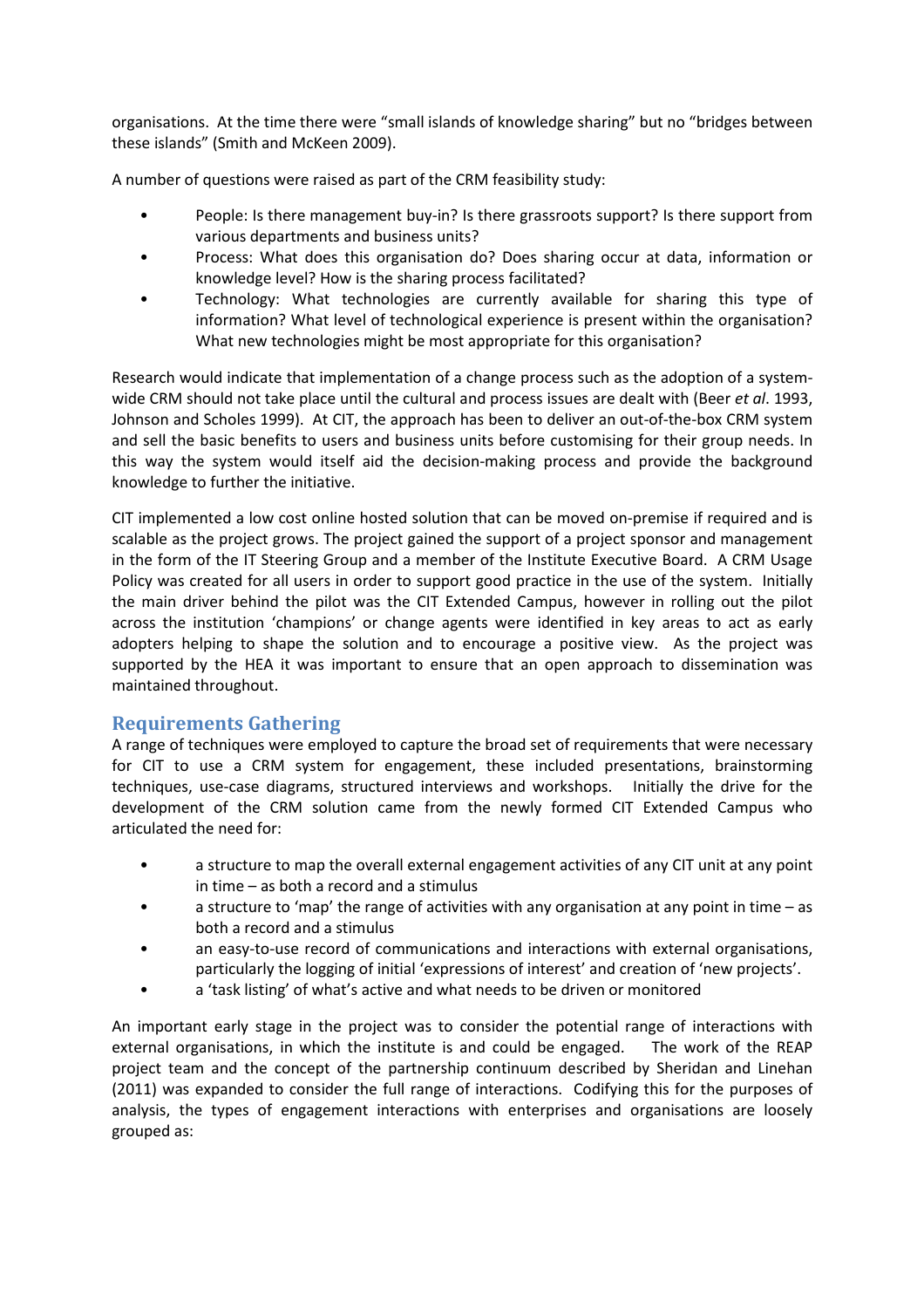| <b>Curriculum and teaching</b><br>collaborations | <b>Customised learning</b> | <b>Research and</b><br>development | <b>Cultural and Civic</b><br><b>interactions</b> |
|--------------------------------------------------|----------------------------|------------------------------------|--------------------------------------------------|
|                                                  |                            |                                    |                                                  |
| Enhancement of                                   | Recognition of prior       | Consultancy                        | Memberships of                                   |
| employability and                                | experiential learning      |                                    | boards                                           |
| entrepreneurial skills                           |                            |                                    |                                                  |
| Course design,                                   | Work-based learning        | Specialist facilities and          | Sponsorship                                      |
| development and review                           |                            | equipment                          |                                                  |
| Guest lectureship and                            | Continuing professional    | Funded undergraduate               | Volunteering                                     |
| adjunct faculty                                  | development                | projects                           |                                                  |
| Careers fairs and                                | Flexible and on-line       | Applied research                   | Service learning                                 |
| company visits                                   | learning                   | projects                           |                                                  |
| <b>Extern examiners</b>                          |                            | Feasibility and                    | Sporting and sports                              |
|                                                  |                            | commercialisation                  | facilities                                       |
| Work placement and                               |                            | Patents and licences               | Concerts and                                     |
| internships                                      |                            |                                    | exhibitions                                      |
| Graduate recruitment                             |                            | Supporting                         | Alumni relations                                 |
|                                                  |                            | entrepreneurship                   |                                                  |
| Professional bodies                              |                            | New enterprise support             |                                                  |
|                                                  |                            | and incubation                     |                                                  |

Table I: Indication of the various types of engagement interactions

While this list is not exhaustive it is typical of the higher education landscape in Ireland and serves as a useful starting point for the consideration of the interactions types and the benefits that can accrue from a coordinated approach. It also served to focus on the various types of information on engagement extant in the organisation at the outset and the locations and formats in which that information is held. A diverse range of practices existed in relation to process analysis in the various organisational units involved in external engagement and the requirements gathering process helped to analyse the process stages and to recognise good practice. This analysis and reflection stage was very important in helping to illustrate the benefits of a structured approach to the external customer.

CRM is intended to evolve as a useful resource for the benefit of CIT stakeholders and is now in use in CIT since September 2011. Initially it was implemented with one business unit on a trial basis and has now been rolled out to eight business units including an applied research centre and a number of specialist academic units and departments.

# Usage Policy

As the initiative gained momentum it became obvious that the collation of contact information relating to external interactions is sensitive. As Jenkins (2010) reported there is a fear that the contacts and relationships nurtured by individual staff members would be damaged by a central approach that would bombard them with 'junk mail'. Interestingly, the staff members often had the impression that they were alone in their interactions with particular external contacts or organisations and did not realise that, in some cases, many others in the institute also had connections to 'their' contacts. This overlapping of interactions became clear from the start of the initiative as soon as two different business units had included 'their' information on the CRM system. To support the development of clear protocols a CRM Usage policy was created to manage the extent of the CRM deployment or its suitability for particular operations in the Institute and is governed by an executive customer. The executive customer is responsible for oversight on the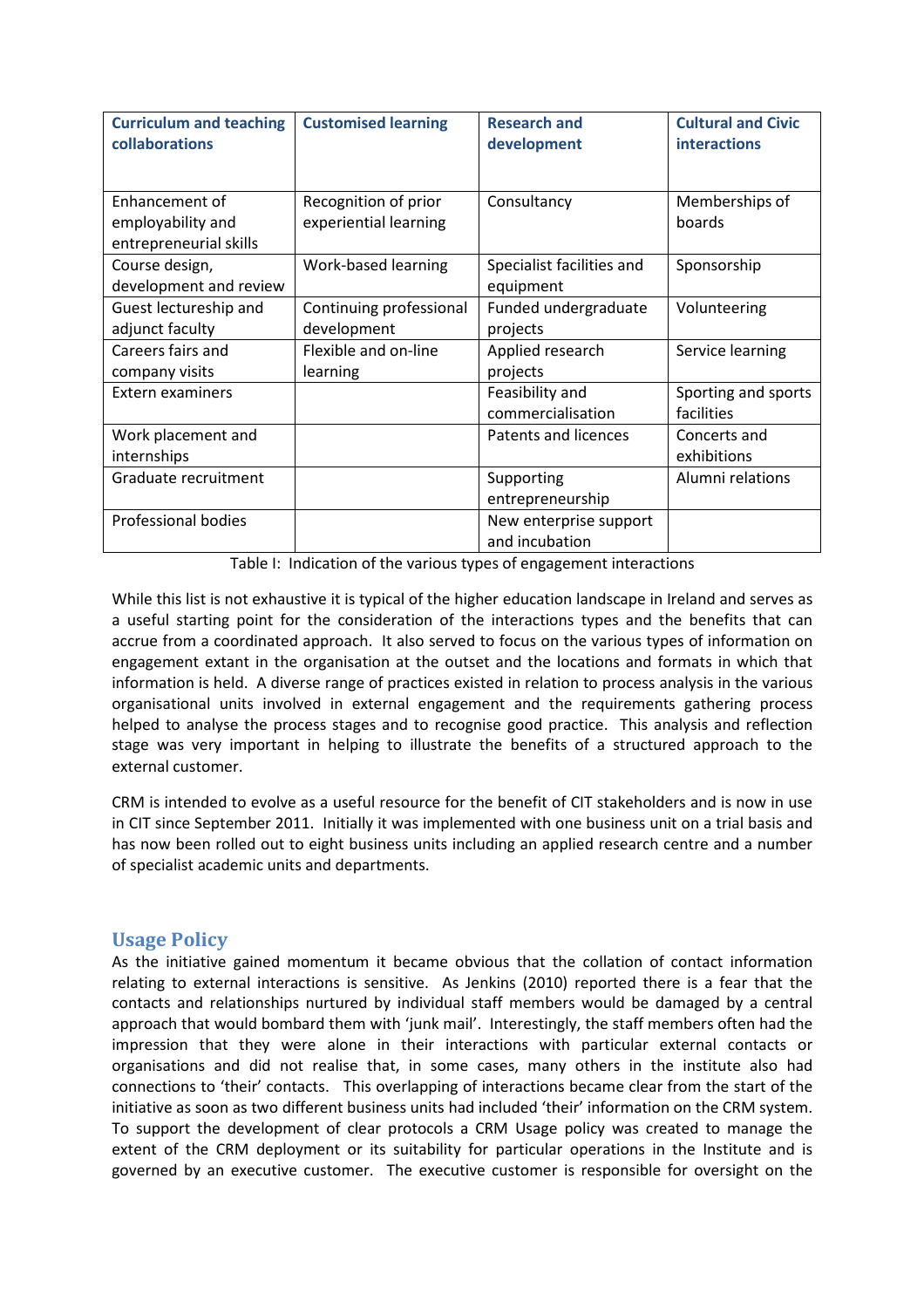strategic direction and resourcing of the CRM System, and acts as a point of escalation for decision making and policies relating to the system. This policy assigns a Service Owner and Process Owners in each of the business units. The process owner is responsible for ensuring that a business process is fit for purpose. They should define the business case and the requirements, sponsor the solution, and participate in design and continual improvement of the solution. They should implement new policies, standards and procedures required for the new business process, and provide business prioritisation, funding and project resources from their business unit.

The service owner is accountable for delivering the service consistently to meet the business requirements and service level. The service owner is the primary point of contact for the service, and has final responsibility for design, data model, decision-making or escalation. The service owner owns the service roadmap and development strategy, and manages related vendor or third party relationships. The service owner role may not be directly responsible for people or budget.

CRM users undertake to keep all data as accurate and up-to-date as possible, and to adhere to the formatting standards that are agreed to ensure the integrity of the information in the system. They also agree that at an overview level 'their' entity data is visible to all users of CRM. Security Roles restrict the sharing of some data at more detailed levels.

# CRM Champions

Statistical analysis shows over seventy per cent of change initiatives fail (Beer and Nohria, 2000). In attempting to ensure the success of this initiative an effort was made to identify, through workshops, a number of champions/stakeholders who were willing to be involved in the development of the system in areas of the institution with significant engagement interactions with enterprises. A recurring issue during the rollout was the reluctance to share information on contact details or interactions and engagements. Rather than seeking to impose a system on those with reservations the intention is that, through the champions, the benefits of adopting the system will be demonstrated in time.

The impact of changes and the change process on individual employees is the subject of much research; with most agreeing that employees find the process difficult (Carroll 2007). Change, therefore, is difficult and the change process should be approached with care. Humphreys and Langford (2008) believe that the failure of these change processes is often due to senior management's view that change is a dramatic and monumental event rather than a subtle journey. It is intended that this initiative will be afforded the time to undertake that subtle journey which will overcome the uncertainty and fear which often surrounds a change process. The intent is that, working in a consultative way with the champions, the benefit of sharing this knowledge will be shown to far outweigh the concerns and will lead to a successful project. The important thing to note is that a considered approach is best suited. Change in organisations, according to Karp and Helgø (2008), is about the shifting of identifies and the subtle formation of new relationships brought about by communication and the evolution of new shared understanding. They go on to say that leaders in seeking to lead change should find ways that influence the development and direction of change by changing the on-going communication within the organisation.

# CRM in Practice

Currently there are more than 40 licenced users of the system within CIT. The participating business units are using the CRM system to:

- Share Account and Contact information across departments
- Understand and record the breadth of existing projects and the associated activities
- Analyse and track these activities
- Manage new projects and cases as they arise
- Identify opportunities for new engagements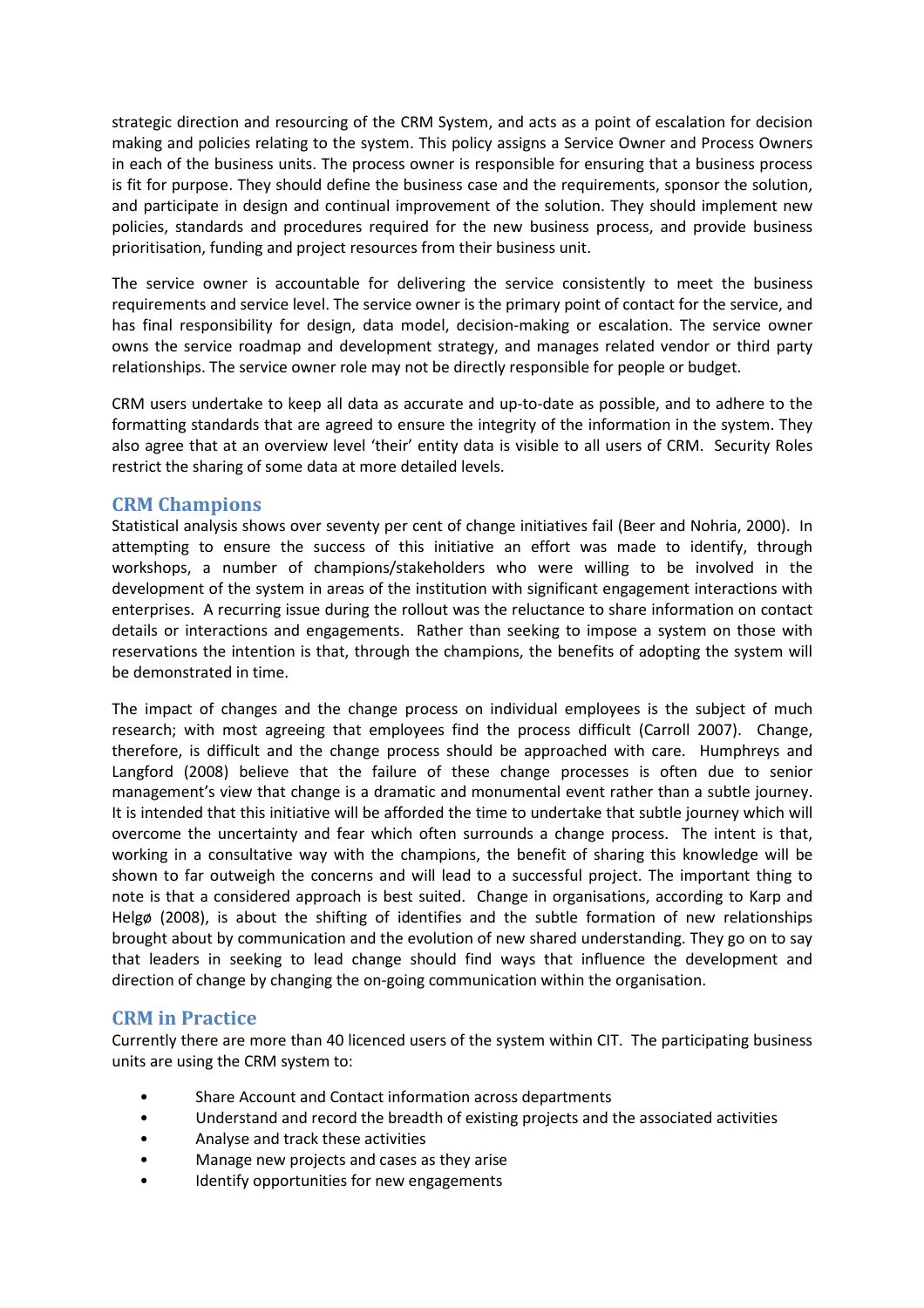- Interact with customers and manage events in a centralised manner
- Perform standard business processes such as contact management, task scheduling and tracking, appointment/calendar scheduling, email support and document storage.

There are a number of factors that have been found to impact on users' interactions with the CRM System:

- Users will need to conform to the CRM Usage Policy
- Usability and accessibility of any system is a key factor to its success. Technical difficulties can obstruct collaboration among users
- Collegiality respect for information from a variety of sources
- Data Protection concerns around sharing account or contact information with a wider community
- Security and intellectual property: the sensitive aspect of the information being shared
- Commitment of time and resources

# **Discussion**

## CRM Strategy

A CRM strategy is essential in order to provide direction and focus (Perry et al. 2011). The need for a clear strategy is not driven by technological considerations, but by the need to understand the implications for staff and to predict prevent and where necessary remove, any barriers to the changes required in line with good change management practice (Beer et al. 1993). For the success of any change initiative a long-term plan which outlines and clearly communicates the goals is a vital starting point. For this initiative it was recognised that a "big bang" approach was not the way forward. Supporting and building on the success of individual users and championing this success to new users allowed incremental adoption but the longer term, clearly stated goal set the context and the backdrop within which this could be effective. It was important that the system was designed so that it integrated with the users existing email application and could easily become part of their daily work toolkit.

## Engagement Strategy

The implementation of a CRM system to support engagement in CIT should be seen in the context of the institution's Strategic Plan. Within the plan the mission statement articulates the commitment to 'continue to be a national and international leader in enterprise engagement and the practice of extending the education campus into the workplace and the wider community' (CIT 2012: 7). It goes on to outline the need to develop an institute-wide commitment to engagement and a professional outward-looking interface through which external communities, organisations and enterprises can interact with CIT. The alignment of the pilot project with the institute plan has ensured that the approach is consistent with the overall engagement strategy and has helped in the acceptance of the CRM approach generally.

## Guidelines for a Successful CRM Implementation

While this initiative is far from complete there are some useful lessons that can be gleaned from the work to date that may be of value to similar projects.

| 1   It is imperative that the initiative be clearly aligned to the institutional strategy with strong |
|-------------------------------------------------------------------------------------------------------|
| support from the institute executive                                                                  |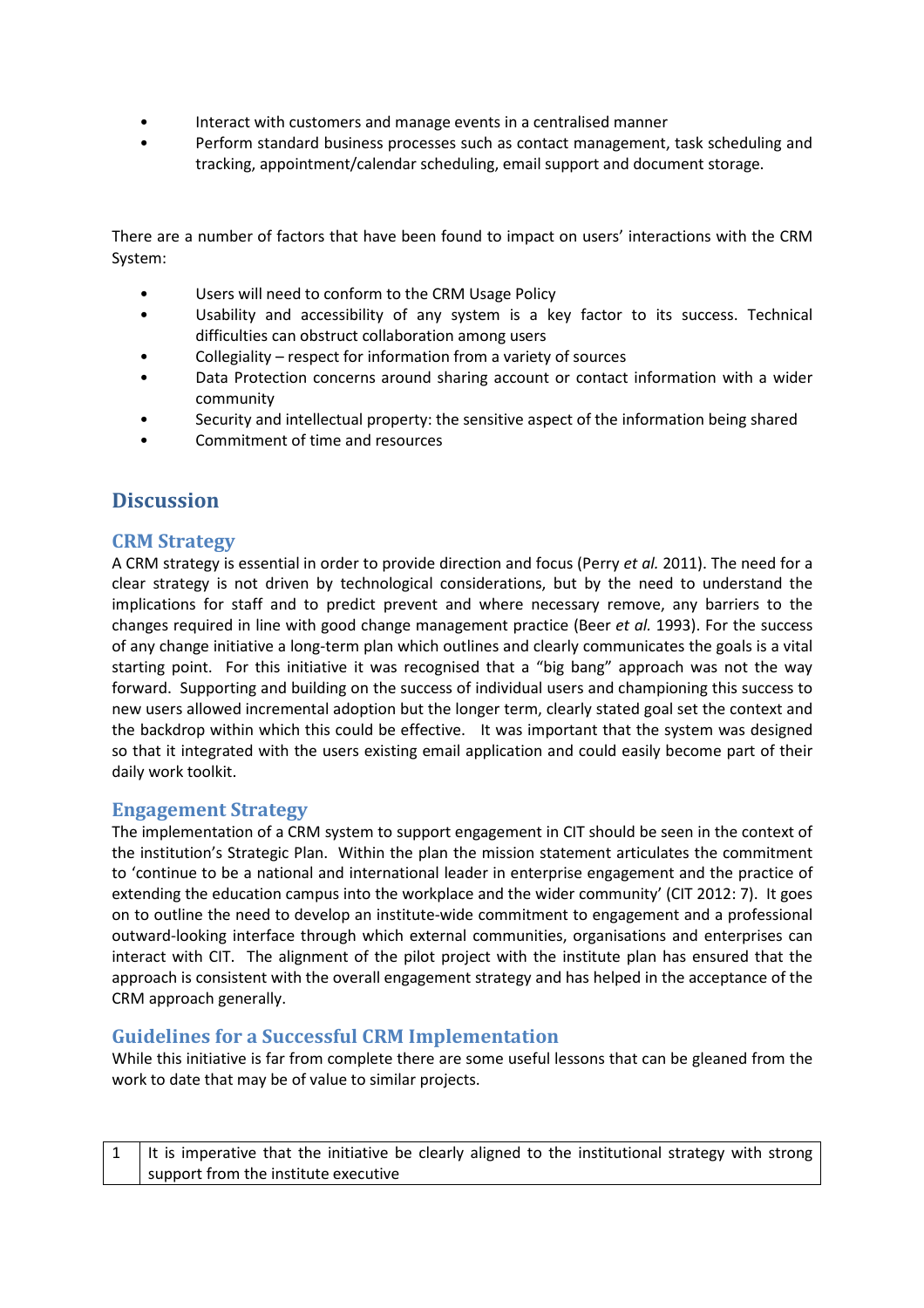| $\overline{2}$ | While management level buy-in is important the users must be convinced of the value of the<br>This can be ensured through a reflective process of requirements gathering and<br>system.<br>through articulating and evidencing the value to the user base            |
|----------------|----------------------------------------------------------------------------------------------------------------------------------------------------------------------------------------------------------------------------------------------------------------------|
| $\overline{3}$ | Changes in knowledge management and sharing do not happen quickly. Time allows new ideas<br>to be socialised and permits some reflection on practice                                                                                                                 |
| 4              | Organisational culture has a huge influence on how change is viewed and adopted and should<br>be well understood. Technology cannot overcome cultural barriers.                                                                                                      |
| 5              | Users and potential users do not always know what their requirements are or what the<br>potential benefits are to them so it is important to communicate continuously and provide<br>opportunities for learning and feedback ensuring that the CRM system can evolve |
| 6              | Sharing experiences with other organisations who have undergone, or are currently<br>undergoing, a similar initiative is really valuable to sustain motivation and develop a learning<br>community                                                                   |
| $\overline{7}$ | Keeping the focus on the customer or external organisation and helping the internal user to see<br>the system from the customer's perspective helps to maintain the impetus                                                                                          |
| 8              | Champions are necessary to help gain support and contributions and to provide real evidence<br>of the benefits                                                                                                                                                       |
| 9              | Consider how the success of the initiative will be measured                                                                                                                                                                                                          |
|                | Table II: Guidelines for a Successful CRM Implementation                                                                                                                                                                                                             |

This final point which addresses the measurement of success of the project has been given some considerable thought in practice. Davenport et al. (1998) mention a number of success indicators for knowledge management projects which are relevant in this case.

- Growth in the resources attached to the project.
- Growth in usage and volume of content or contributions.
- Likelihood that the project would survive without the support of one individual.
- Evidence of financial return.

Developing a set of metrics which will become the instrument by which success and impact can be measured will form part of the next stages of this project.

# **CONCLUSION**

It is often stated that organisational culture, not technology has a greater impact on whether people exchange knowledge effectively (Orlikawski 1992). People are an organisation's most important resource and in the case of CIT, these people include employees, current students, researchers and external contacts. The complex links with the external communities include for instance: guest lecturers, external examiners, course advisory groups, recruiters, graduates, lifelong learners, professional and awarding bodies, sponsors, research and development partners, among others. Creating a structure which leverages information on existing interactions to develop benefits for more or improved interactions is the main motivation for this initiative. In the current economic climate it is seen as essential that the Irish higher education system interacts effectively with the enterprise community to contribute to the development of economic and social value. Using a CRM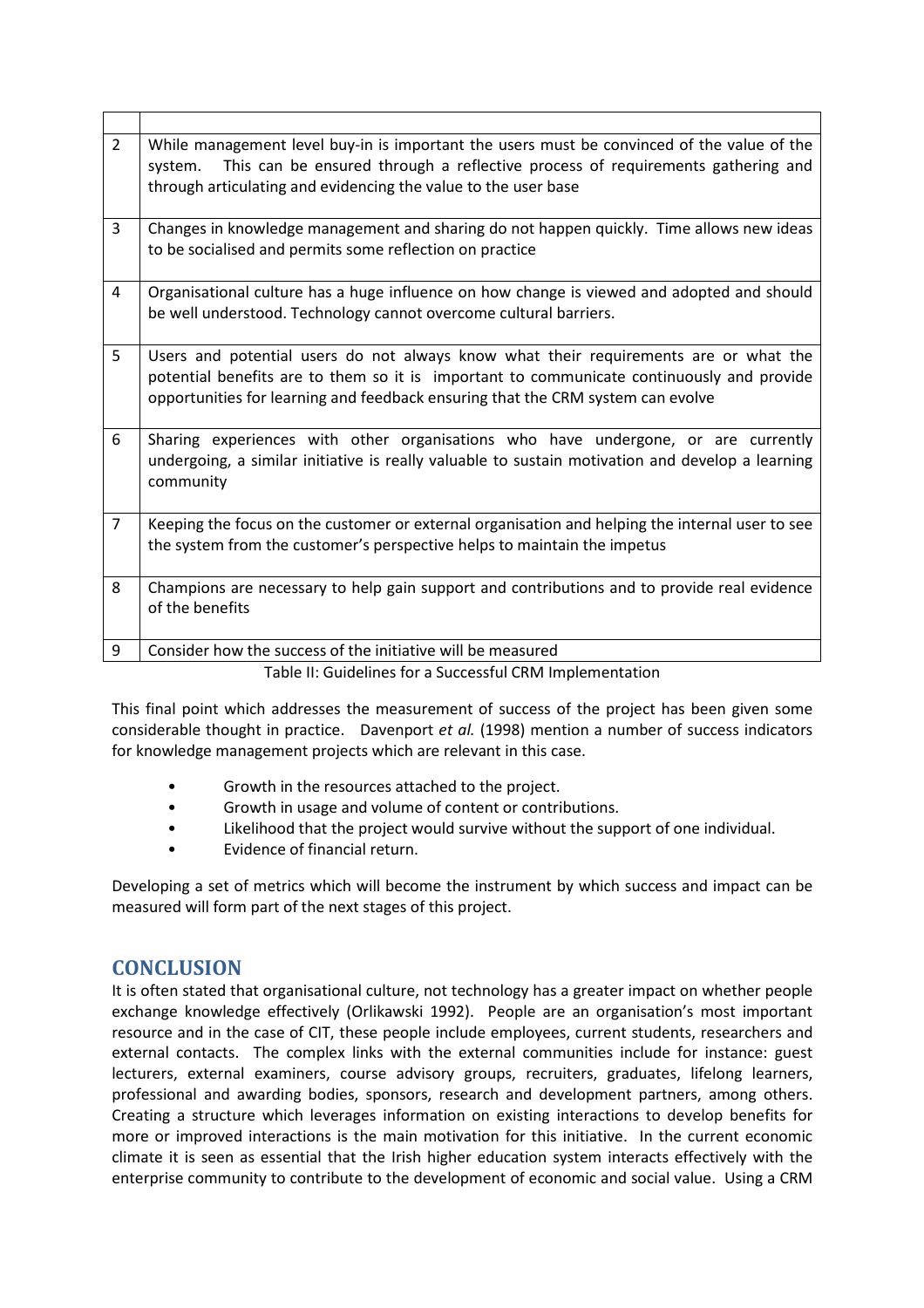system to support the development of more and better-informed interactions has the potential to yield significant benefits. This paper describes the early stages in the development and implementation of such a system.

The implementation process has been undertaken in a sensitive way, recognising that changes such as this are cultural as well as technological. However there is a sense that the system is gaining acceptance. What started off with 3 users now has 40 users. Data is being entered into the system every day in the form of accounts, contacts, leads and engagements. Customisations, including workflows are enhancing the system at regular intervals through interactions with the Higher Education Authority and the wider education community in Ireland it is intended that this system will provide the blueprint for a CRM for engagement nationally.

## References

Becker, J., Greve, G. & Albers, S. (2010) 'How to prevent CRM implementations from failing', Marketing Intelligence Review, 2 (2) pp. 35-41

Beer, M., Eisenstat, R.A., & Spector, B. (1993). 'Why Change Programs don't produce change', in Mabey, C. and Mayon-White, B. (Eds) Managing Change. (2nd ed.). London: PCP.

Beer, M., & Nohria, N., (2000). 'Cracking the Code of Change', Harvard Business Review, 78, (3), pp. 133-147

Bezboruah, K. C. (2008). 'Applying the congruence model of organisational change in explaining the change in the Indian economic policies', Journal of Organisational Transformation and Social Change, 5, (2), pp. 129-140

Bezzina, C. (2006). 'The Road Less Travelled: Professional Communities in Secondary Schools', Theory Into Practice, 45, (2), pp. 159-167.

Burnes, B. (2004), Managing Change: A Strategic Approach to Organisational Dynamics, (3rd ed), Harlow: Prentice Hall.

Burns, P. (2005) Corporate Entrepreneurship: Building an Entrepreneurial Organisation. Palgrave Macmillan, Hampshire

Carroll, J. (2007). 'Coping with Change and Getting Ready for More: Key Trends', HR Focus, 84, (7), p. 9.

Chen, I. and Popovich, K. (2003),"Understanding customer relationship management (CRM): People, process and technology", Business Process Management Journal, 9 (5) pp. 672-688

CIT 2012 Strategic Plan 2012-2016 Available at: http://www.cit.ie/contentfiles/CIT%20STRATEGIC%20PLAN%202012%20to%202016.pdf accessed 21 May 2013

Davenport, T., De Long, D. and Beers, M. (1998) "Successful knowledge management projects", Sloan Management Review, 39 (2), pp 43-57.

Department of Education and Skills (2010) National Strategy for Higher Education to 2030. Report of the Strategy Group. Available online http://www.hea.ie/files/files/DES\_Higher\_Ed\_Main\_Report.pdf

Finnegan, D. and Currie, W. (2010) 'A multi-layered approach to CRM implementation: An integrated perspective', European Management Journal 28, 153-167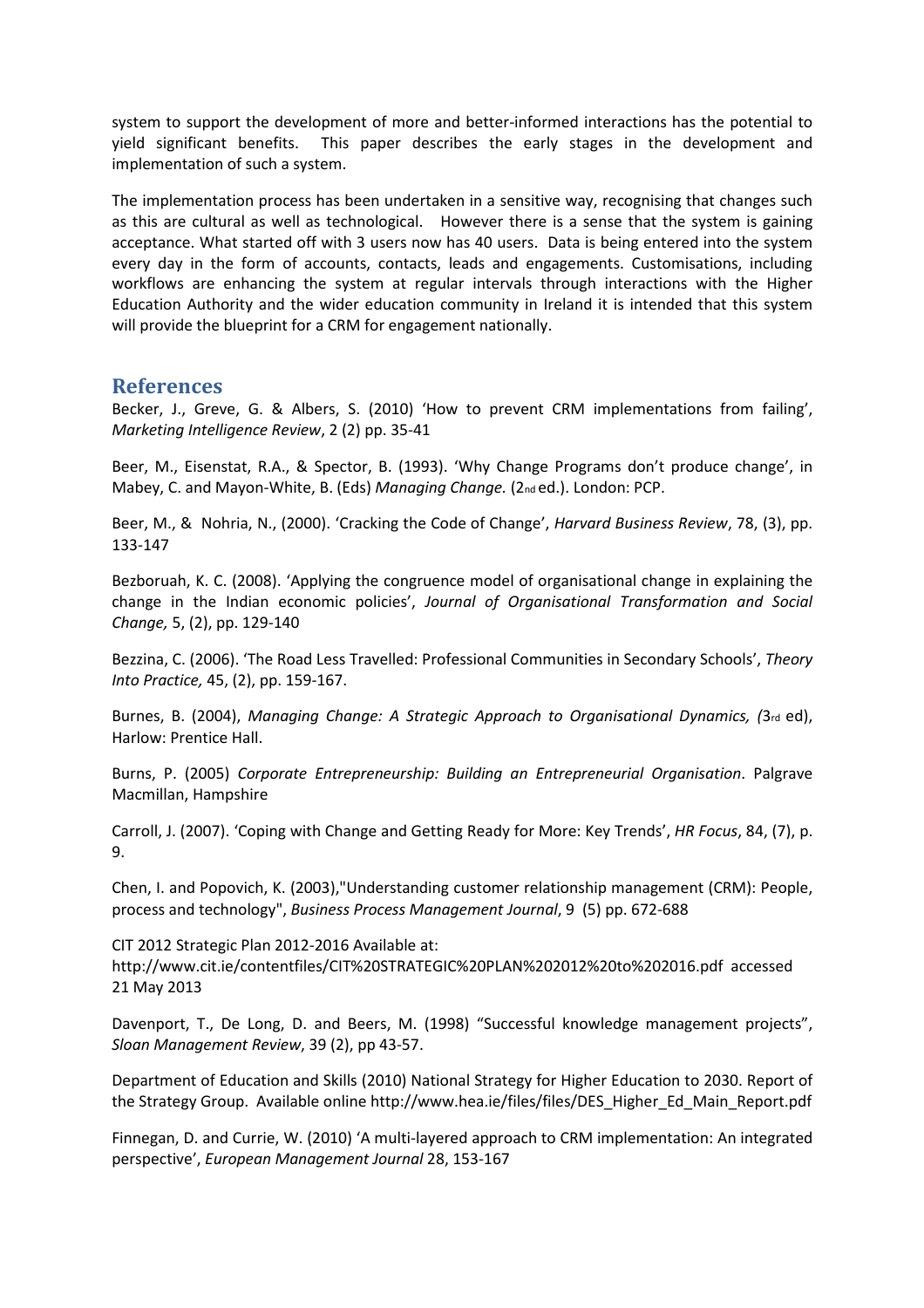Goddard, J. (2005) 'Institutional Management and Engagement with the Knowledge Society.' Higher Education Management and Policy; 17 (1) 23-44

Goddard, J. (2009) 'Reinventing the Civic University', Provocation 12: September 2009, NESTA

Goddard, J. & Puukka, J. (2008) 'The Engagement of Higher Education Institutions in Regional Development: An overview of the opportunities and challenges', Higher Education Management and Policy 20(2)

Hammer, M. and Champy, J. (2004) Reengineering the Corporation: A Manifesto for Business Revolution, Harper Business

Hayes, B., Kotwica, K. & Blades, M. (2008). 'The Forces of Change', Security: For Buyers of Products Systems and Services, 45, (4), pp. 32-40

Hughes, M. (2007). 'The tools and techniques of change management', Journal of Change Management, 7, (1), pp. 37-49

Humphreys, J. & Langford, H. (2008). 'Managing a Corporate Culture 'Slide'', MIT Sloan Management Review, 49, (3), pp. 25-27

Jamali, D. (2005). 'Changing management paradigms: Implications for educational institutions', Journal of Management Development, 24, (2), pp. 104 – 115

Jenkins, L. (2010). Case-Study – JISC Business and Community Engagement: Customer Relationship Management – "Newport CRM", University of Wales, Newport

Johnson, C, (2001) 'A survey of current research on online communities of practice.' The Internet and Higher Education, 4(1), 45-60

Johnson, G. & Scholes, K. (1999). Exploring Corporate Strategy. London: Prentice Hall.

Karp, T. & Helgø, T. (2008). 'From Change Management to Change Leadership: Embracing Chaotic Change in Public Service Organizations', Journal of Change Management, 8, (1), pp. 85-96

McGann, K. and Anderson, G. (2012) National Survey of Employers' views of Irish Higher Education Outcomes. Available online

http://www.ibec.ie/IBEC/DFB.nsf/vPages/Education\_and\_training~Key\_issues~national-employersurvey-14-01-2013/\$file/Survey%20report%20Final.pdf [24/2/2012]

Nair, C., Chan, S. and Fang, X. (2007) 'A Case Study of CRM Adoption in Higher Education' Proceedings of the 2007 Information Resources Management Association International Conference

Nelles, J. & Vorley, T., (2010). 'Constructing an Entrepreneurial Architecture: An emergent framework for studying the contemporary university beyond the Entrepreneurial turn', Innovative Higher Education 25 (3)

OECD (2007) Higher Education Institutions and Regions: Globally Competitive, Locally Engaged. Paris: **OECD** 

Orlikowski, W. (1992) 'Learning from Notes: organizational issues in groupware implementation.' In Proceedings of the 1992 ACM conference on Computer-supported cooperative work. ACM Press: New York, NY, USA, pp. 362-369

Perry, S., Corley, L. & Hollins, P. (2011) 'Relationship Management in UK Higher and Further Education – An Overview' [online] available from: